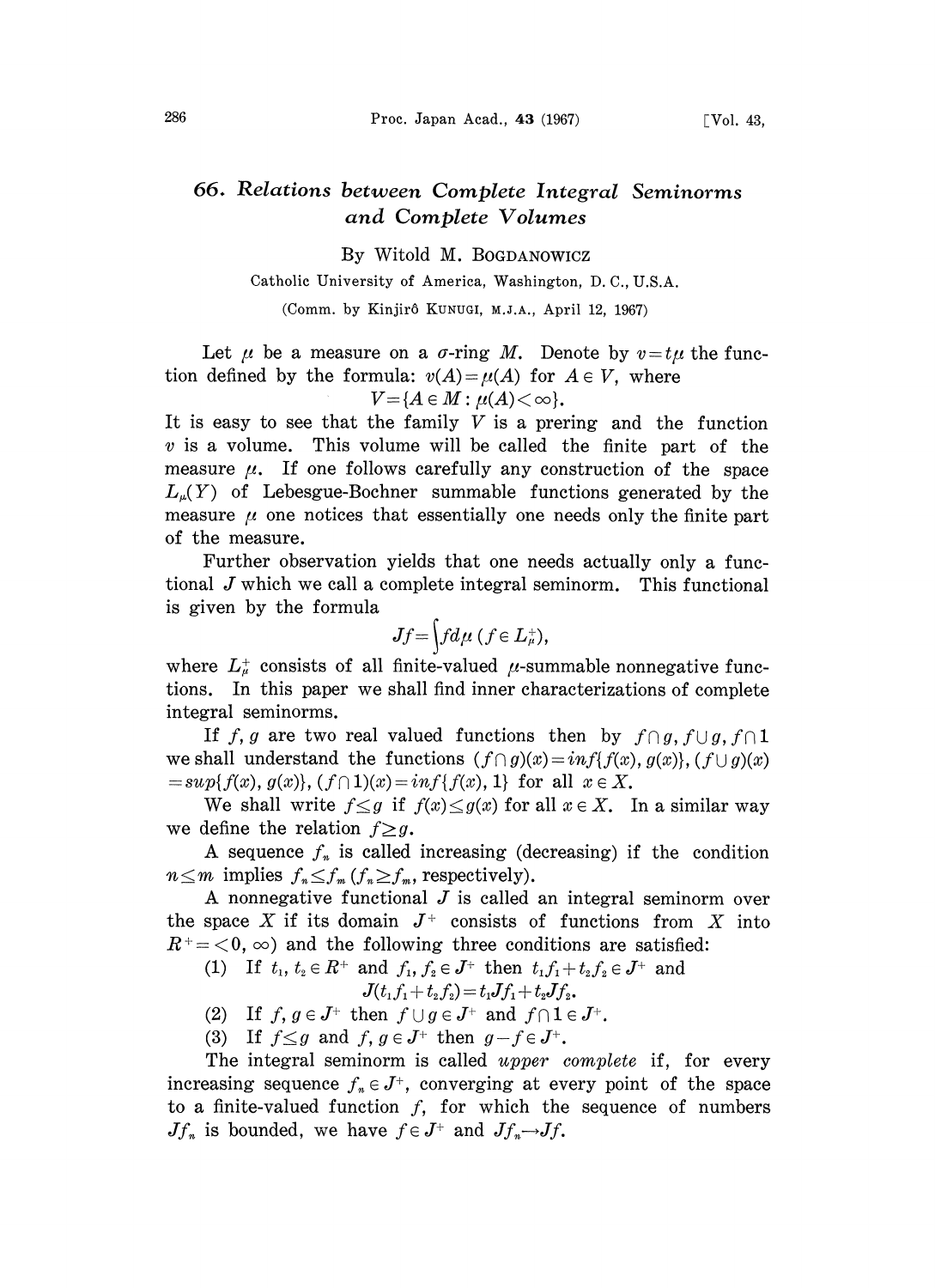An integral seminorm is called *complete* if in addition it satisifies the following condition: If  $0 \le g \le f \in J^+$  and  $Jf=0$  then  $g \in J^+$ .

Example 1. Let M be a  $\sigma$ -ring of subsets of a space X. Let  $\mu$  be a measure on M. Let  $J^+$  consist of all  $\mu$ -summable finite-valued nonnegative functions and let

$$
Jf{=}\int f d\mu \text{ for } f{\in} J^+.
$$

Then  $J$  is an upper complete integral seminorm.

If the measure  $\mu$  is complete that is if it has the following property:  $A \subset B \in M$  and  $\mu(B)=0$  implies  $A \in M$ , then the functional  $J$  is a complete integral seminorm. Since every measure admits a complete extension, see for example Halmos  $\lceil 14 \rceil$ , therefore every measure generates a complete integral seminorm.

It is interesting to notice that the construction of the integral developed in Dunford and Schwartz  $\lceil 15 \rceil$  has the properties that the measure  $\mu$  generates the same integral seminorm as its completion  $\mu_{\rm c}$ ([15] p. 147), that is we have the see  $L_{\mu}^{+}$  of all non-negative finitevalued summable functions generated by  $\mu$  coincides with the set

$$
L^+_{\mu_c}
$$
 and we have  $\int f d\mu = \int f d\mu_c$  for all  $f \in L^+_{\mu}$ .

For other methods to generate integral seminorms see  $\lceil 7 \rceil$ ,  $\lceil 13 \rceil$ ,  $\lceil 16 \rceil, \lceil 17 \rceil.$ 

If  $v$  is a volume on a prering  $V$  of a space  $X$  then the triple  $(X, V, v)$  is called a *volume space*.

If F is a family of real valued functions on X then by  $F^+$  we shall denote the family of all non-negative functions from  $F$ .

Example 2. Let  $(X, V, v)$  be a volume space and  $L(v, R)$  be the corresponding space of summable functions (see  $\lceil 1 \rceil$ ). Put

$$
J^+=L^+(v, R) \text{ and } Jf=\int fdv \text{ for } f\in J^+.
$$

It follows from Theorems 1 and 2,  $\lceil 1 \rceil$  that the functional  $J$  is a complete integral seminorm.

Denote by  $i$  the operator prescribing the integral seminorm  $J$  to the measure  $\mu$  as in Example 1, that is  $J=i\mu$ .

We shall use the same symbol to denote the integral seminorms generated by a volume  $v$  as in Example 2. Thus to indicate that the functional is generated by the volume v we shall write  $J=iv$ .

A volume v with the domain V is called upper complete if the following two conditions are satisfied:

(1) The family  $V$  is a ring that is in addition to axioms of a prering it satisfies the following condition: if  $A, B \in V$  then  $A \cup B \in V$ .

(2) For every sequence of increasing sets  $A_n \in V$  such that the sequence  $v(A_n)$  of numbers is bounded we have  $A=\bigcup_{n} A_n \in V$ .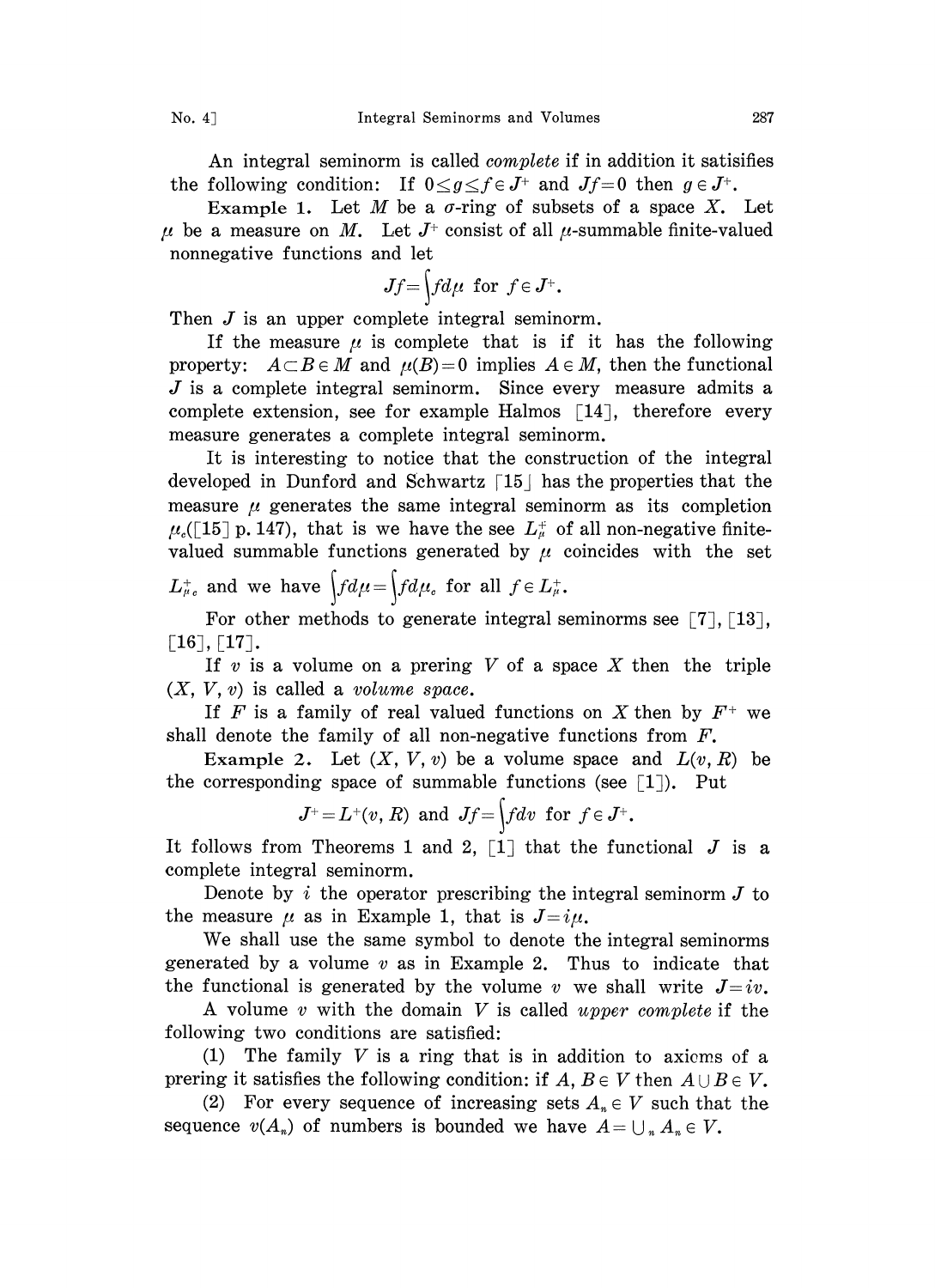If in addition the volume satisfies the following condition:  $A \subset B \in V$  and  $v(B)=0$  implies  $A \in V$ , then the volume v is called complete.

Denote by g the operator mapping an integral seminorm  $J$  into the set function  $v = gJ$  defined by the conditions

$$
V\!=\!\{A\in X:\chi_{\scriptscriptstyle A}\in J^+\}
$$

and 
$$
v(A) = J\chi_A
$$
 for all  $A \in V$ .

Theorem 1. If J is a complete integral seminorm then  $v = gJ$  is a complete volume such that  $J=iv$ , that is

$$
J^+=L^+(v, R) \ and \ Jf=\int f dv \ for \ all \ f\in J^+.
$$

The proof is based on the following lemmas and on results of [1].<br>Lemma 1. If  $f_1, f_2 \in J^+$  and  $f_1 \leq f_2$  then  $Jf_1 \leq Jf_2$ .

Lemma 1. If  $f_1, f_2 \in J^+$  and  $f_1 \leq f_2$  then  $Jf_1 \leq Jf_2$ .

Define the following family of functions

$$
N^+ = \{f \in J^+ : Jf = 0\}.
$$

This family of functions will be called the family of null-functions  $corresponding$  to the integral seminorm  $J$ .

**Lemma 2.** If J is a complete integral seminorm and  $0 \leq g \leq f$ and  $f \in N^+$  then  $g \in N^+$ .

Denote by N the family of all sets  $A \subset X$  such that  $\chi_A \in N^+$ . This family will be called the family of null-sets generated by the integral seminorm.

A family  $F$  of subsets of a space  $X$  is called a sigma-ideal if the following two conditions are satisfied:

(1) If  $A \subset B \in F$  then  $A \in F$ ,

(2) If  $A_n \in F$  is a sequence of sets then  $\bigcup_n A_n \in F$ .

Lemma 3. The family  $N$  forms a sigma-ideal of sets.

Lemma 4. Let  $f \in J^+$ . Then the following conditions are equivalent:  $f \in N^+$  and  $\{x \in X: f(x) \neq 0\} \in N$ .

Lemma 5. Let  $f_n \in J^+$  be a decreasing sequence convergent at every point of X to a function f. Then  $f \in J^+$  and  $Jf_* \rightarrow Jf$ .

Lemma 6. If  $f_1, f_2 \in J^+$  then  $f_1 \cap f_2 \in J^+$ .

Denote by t the operator mapping a measure  $\mu$  on a semi-ring M of subsets of X into its finite part  $v=t\mu$ . That is into a set function defined on

$$
V = \{A \in M : \mu(A) < \infty\}
$$

by the formula  $v(A) = \mu(A)$  for all  $A \in V$ .

Notice that the function  $v=t\mu$  is an upper complete volume.

Theorem 2. Let  $\mu$  be a complete measure and  $J=i\mu$ . Then the finite part of  $\mu$  coincides with the volume  $v = gJ$ , that is  $t\mu = gJ$ . As an immediate consequence of Theorem 2 we get the corollary. Corollary 1. Let  $\mu_1, \mu_2$  be complete measures defined on some